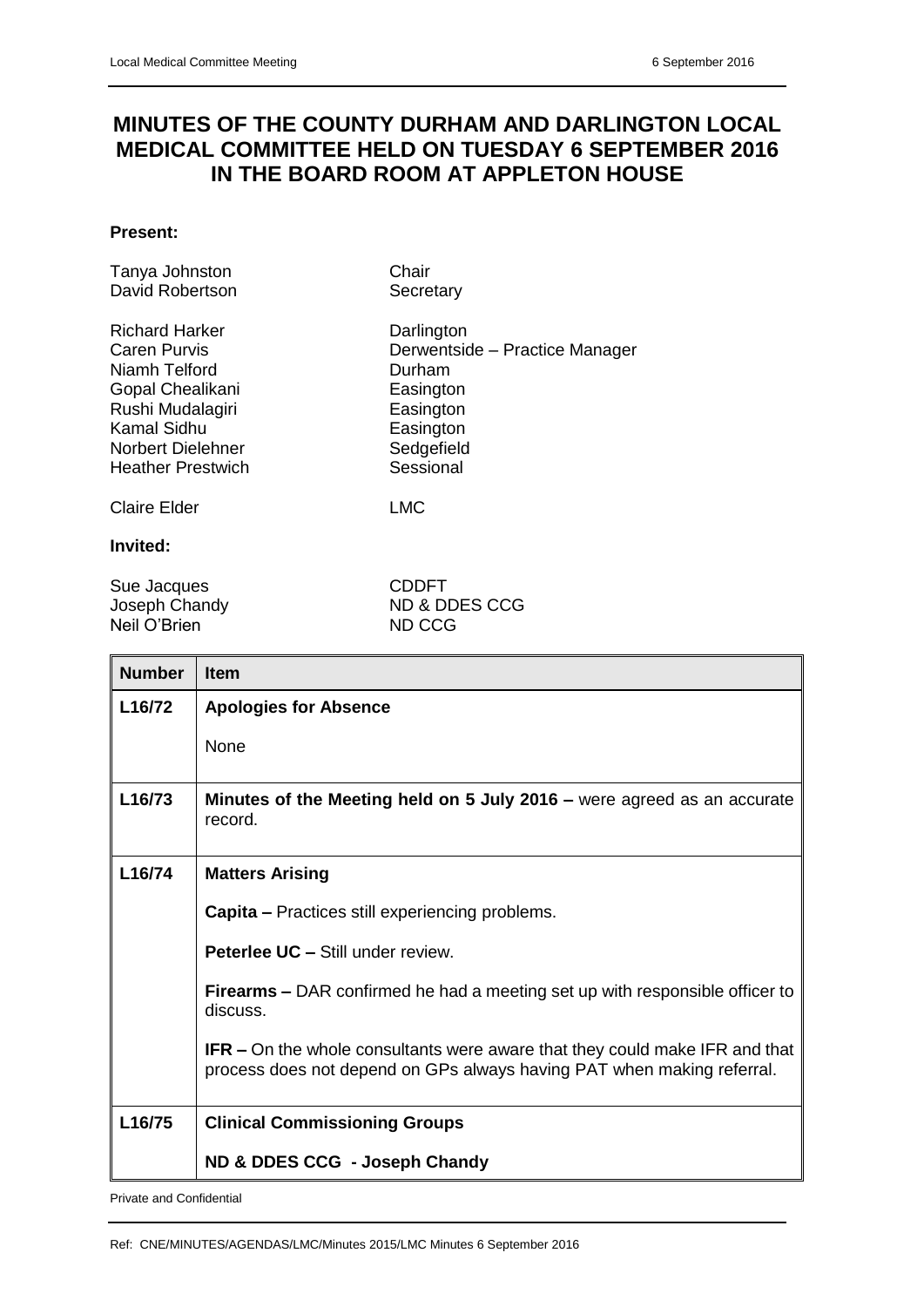|        | GP Forward View $-$ ND & DDES are placing in bids for a share of funding to<br>support practices in difficulties (£451,000 between 13 CCGs). The Committee<br>suggested several ways for this money to be used. Whilst any funding to<br>support practices was welcomed the amount of money per CCG was noted to<br>be relatively limited. A long discussions ensued in ways practices in need might<br>be helped. There was concern about practices declaring themselves in need<br>of help and whether this would trigger a performance review or have<br>implications with regard to their CQC registration but JC felt that this would not<br>be the case. |
|--------|----------------------------------------------------------------------------------------------------------------------------------------------------------------------------------------------------------------------------------------------------------------------------------------------------------------------------------------------------------------------------------------------------------------------------------------------------------------------------------------------------------------------------------------------------------------------------------------------------------------------------------------------------------------|
| L16/76 | <b>Local Authority</b>                                                                                                                                                                                                                                                                                                                                                                                                                                                                                                                                                                                                                                         |
| L16/77 | <b>Better Health Programme</b>                                                                                                                                                                                                                                                                                                                                                                                                                                                                                                                                                                                                                                 |
|        | Edmund Lovell did not attend but Neil O'Brien attended and briefed the<br>Committee on the BHP:                                                                                                                                                                                                                                                                                                                                                                                                                                                                                                                                                                |
|        | BHP was being absorbed as part of Sustainability and Transformation Plans<br>(STP) and driven by the need to improve the quality of care for patients. The<br>Committee wondered whether the Public would understand the changes to the<br>system but NO felt that said there was a robust communication strategy to<br>ensure that the public were fully informed of the options for change.                                                                                                                                                                                                                                                                  |
|        | The Committee felt that General Practice, with current funding levels would not<br>be able to take on all the changes being mooted. Practices are finding it<br>increasingly difficult to have enough clinical capacity to meet patient demand.<br>With no funding increase for Primary Care for the last 10 years, coupled with<br>significant increases in demand and complexity, the Committee emphasised<br>the potential risk to provision of general practice.                                                                                                                                                                                           |
|        | NO pointed out that an integrated community service would make General<br>Practice feel better connected and in control.                                                                                                                                                                                                                                                                                                                                                                                                                                                                                                                                       |
|        | Members felt that unbadged additional funding should be found for General<br>Practice otherwise more clinicians would continue to leave the NHS either by<br>early retirement or going abroad to work. Members expressed their need to<br>see the current situation stabilised. Members also pointed out that General<br>Practice was good value for money. NO could not promise any unbadged<br>money and felt at this point it would be unrealistic to expect any extra funding.<br>Although the committee shared this assessment they felt that it was important<br>to continue to press for greater investment.                                            |
|        | Members wondered how all these new expectations were to be met as well as<br>at the same time moving towards 15 minute appointments. GPs were now<br>expected to deal with complex chronic illnesses without additional funding<br>whereas when A&Es ran into difficulties more money was provided to<br>secondary care.                                                                                                                                                                                                                                                                                                                                       |
|        | Members wanted to know if new community hubs would take some work away<br>from Primary Care and could they be used by GPs to help with workload<br>pressures.                                                                                                                                                                                                                                                                                                                                                                                                                                                                                                  |

Private and Confidential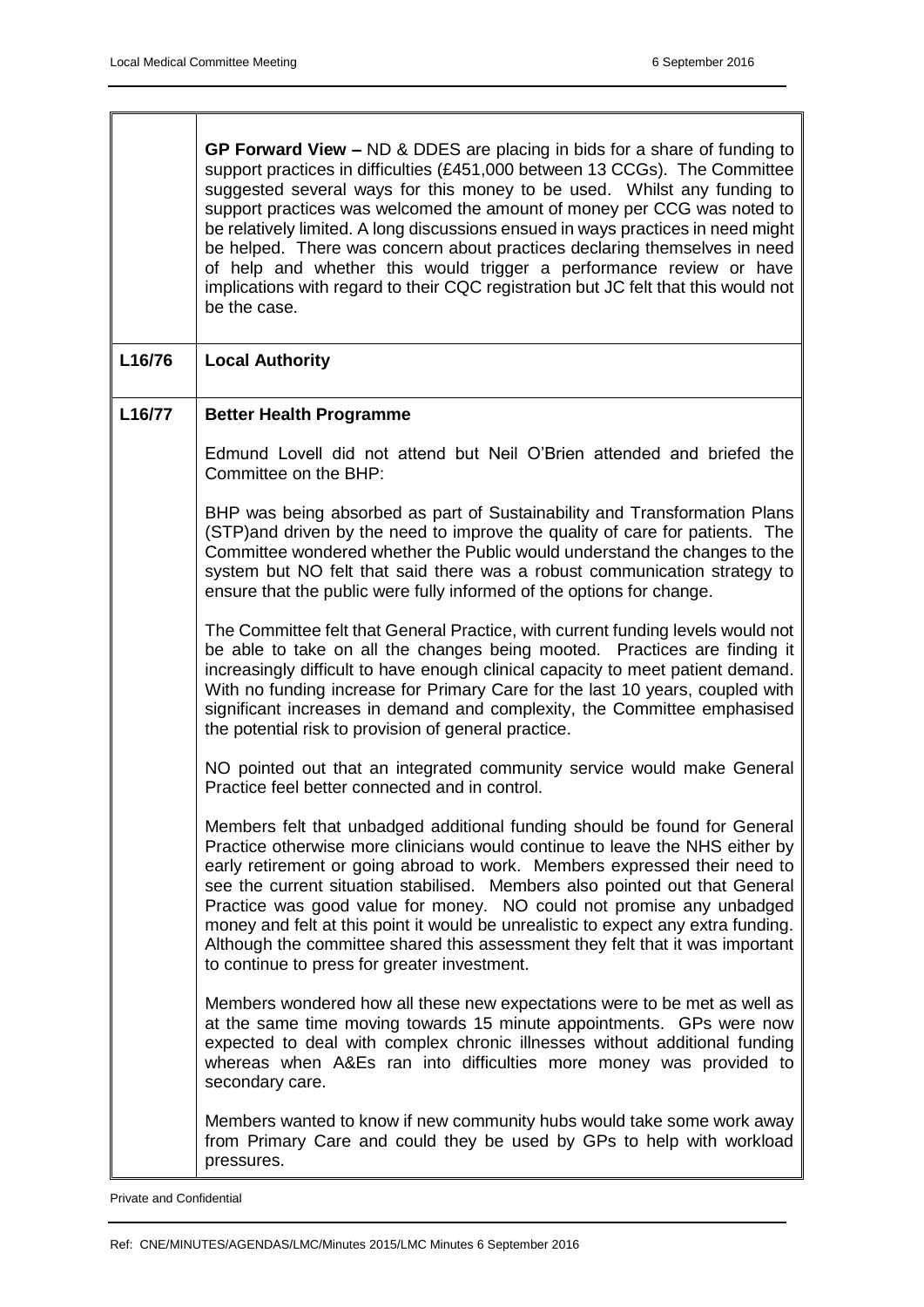٦

|        | NO confirmed the consultation dates had slipped in part because it was<br>recognised that a Northeast regional plan was needed as any smaller footprints<br>would create a number of boundary issues.<br>Members wanted to know what was happening with CDDFT: was it to be split<br>in half and one half aligned with the north (Gateshead etc) and one half with<br>the south (James Cook, etc). SJ explained that there had been no definitive<br>plan but there be greater interdependency and co-operation, ie Urology being<br>handled by Sunderland, Dermatology in Durham and Orthopaedics in BAGH.<br>Clinicians were working across all sites and no one was restricted to providing<br>services in one place anymore. Consultations would be probably going out in<br>March 2017 and changes had to be implemented by 2020.<br>Members wondered how services would be moved and how this would affect |
|--------|------------------------------------------------------------------------------------------------------------------------------------------------------------------------------------------------------------------------------------------------------------------------------------------------------------------------------------------------------------------------------------------------------------------------------------------------------------------------------------------------------------------------------------------------------------------------------------------------------------------------------------------------------------------------------------------------------------------------------------------------------------------------------------------------------------------------------------------------------------------------------------------------------------------|
|        | patients – NO confirmed that the whole patient population would be looked at<br>and the best area for the service would be dependent on travel times and where<br>patients were situated.                                                                                                                                                                                                                                                                                                                                                                                                                                                                                                                                                                                                                                                                                                                        |
|        | SJ concluded that Clinicians would have to be work in a networking fashion.                                                                                                                                                                                                                                                                                                                                                                                                                                                                                                                                                                                                                                                                                                                                                                                                                                      |
|        | Members raised concerns about the financial gap and expressed some doubt<br>about whether this could be closed.                                                                                                                                                                                                                                                                                                                                                                                                                                                                                                                                                                                                                                                                                                                                                                                                  |
|        | The LMC agreed that discussions must take place with member organisations<br>ie CCGs and interested parties such as Federations. This would ensure that<br>GPs had a strong voice. However, it was also pointed out that the LMC<br>remained the statutory body representing GPs and therefore needed to be<br>included in the consultation process.                                                                                                                                                                                                                                                                                                                                                                                                                                                                                                                                                             |
| L16/78 | <b>Secondary Care</b>                                                                                                                                                                                                                                                                                                                                                                                                                                                                                                                                                                                                                                                                                                                                                                                                                                                                                            |
|        | Sue Jacques & Colleagues - Trust & Community Update                                                                                                                                                                                                                                                                                                                                                                                                                                                                                                                                                                                                                                                                                                                                                                                                                                                              |
|        | SJ attended by herself as others were unable to do so.                                                                                                                                                                                                                                                                                                                                                                                                                                                                                                                                                                                                                                                                                                                                                                                                                                                           |
|        | <b>Expenditure –</b> expenditure is down as the Trust is attracting staff therefore<br>reduction in locum costs.                                                                                                                                                                                                                                                                                                                                                                                                                                                                                                                                                                                                                                                                                                                                                                                                 |
|        | <b>Jobs –</b> The Trust is continuing to promote exciting roles for clinicians, being<br>more creative with posts and providing more options for training.                                                                                                                                                                                                                                                                                                                                                                                                                                                                                                                                                                                                                                                                                                                                                       |
|        | Urgent Care – The Trust has asked staff to stay on within Peterlee out of hours<br>centre until after consultations have finished but there have been some<br>resignations. The Trust has issued confirmation that there are plenty of jobs<br>within CDDFT to support all staff there and they would be TUPE across.                                                                                                                                                                                                                                                                                                                                                                                                                                                                                                                                                                                            |
| L16/79 | <b>Out of Hours Issues</b>                                                                                                                                                                                                                                                                                                                                                                                                                                                                                                                                                                                                                                                                                                                                                                                                                                                                                       |
|        | 79.01 111 - Wording of dispositions                                                                                                                                                                                                                                                                                                                                                                                                                                                                                                                                                                                                                                                                                                                                                                                                                                                                              |

Private and Confidential